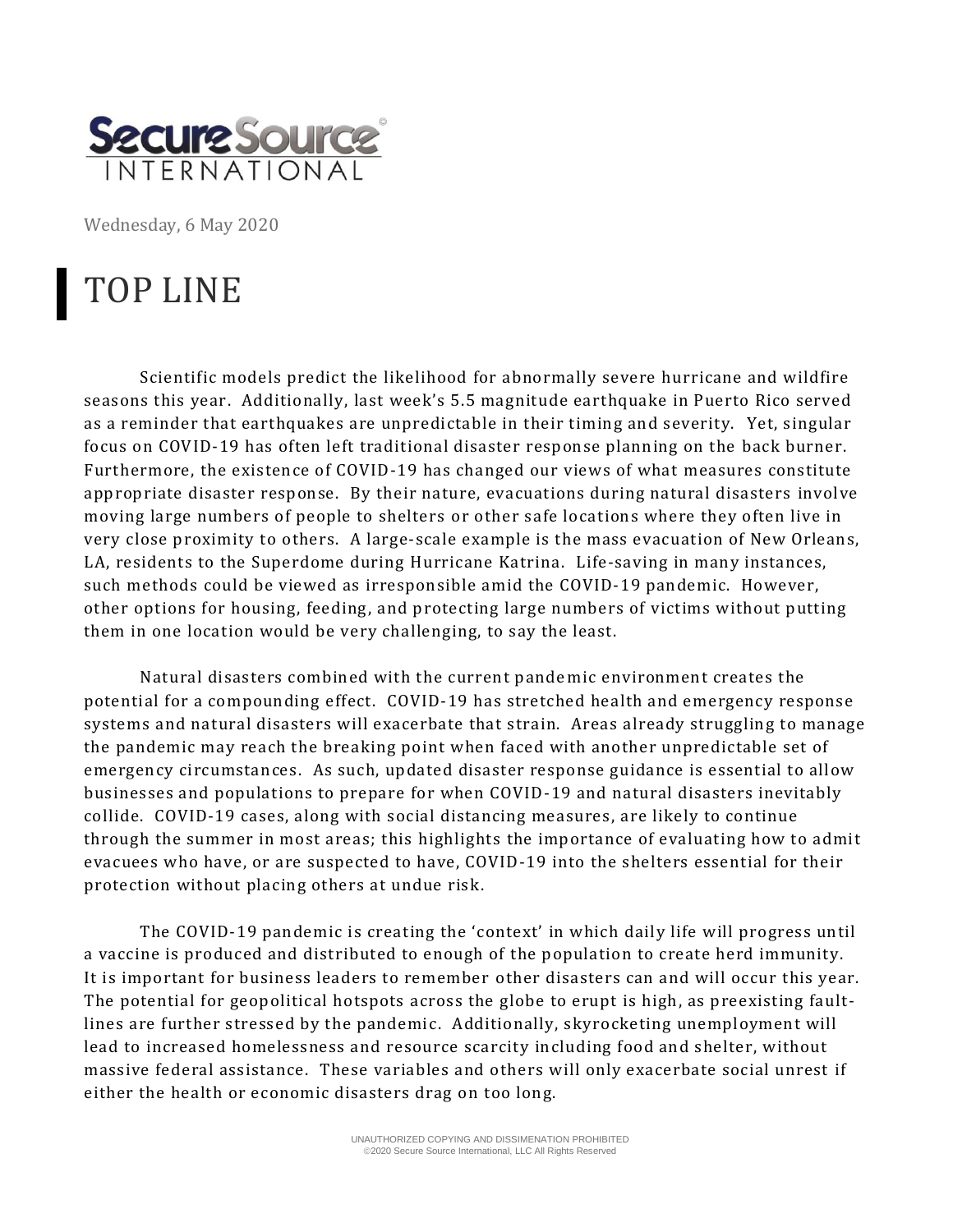Organizations should focus some of their crisis management bandwidth on creating clear and consistent crisis management systems, procedures, policies , and guidelines to account for COVID-19 social distancing measures, PPE, delays in material and funds, and other necessary considerations this pandemic will force on current response plans . Such planning is particularly critical amid COVID-19 caused travel restrictions and supply chain disruption, which will only be exacerbated by other crises.

*Questions to Consider: As the U.S. approaches hurricane and wildfire season, how has the COVID-19 pandemic changed our approach to traditional risk management and disaster response planning?* 

*What is the duty of care for safeguarding a remote or dispersed workforce in a natural disaster or other threat environment?*

## **COVID-19: THE HIGHLIGHTS**

Entering May 2020, confirmed COVID-19 cases worldwide have resulted in over [3.6](https://coronavirus.jhu.edu/map.html) million people infected and over [250,000](https://coronavirus.jhu.edu/map.html) dead. In the U.S., confirmed COVID-19 cases topped [1.2](https://coronavirus.jhu.edu/map.html) million, with over [71,000](https://coronavirus.jhu.edu/map.html) dead. Declining death tolls throughout much of Europe are leading to [easing](https://apnews.com/4f6aea856c17944f115468a68ccc9d71?utm_source=piano&utm_medium=email&utm_campaign=morningwire&pnespid=iuBkrOdKABCNJHjBSQkDxRNp0JyhMLNv4cOFqe44) of quarantine restrictions as companies and parks begin to reopen; however, many small shops remain closed as owners remain focused on meeting strict health guidelines. U.S. death tolls appear to have leveled slightly; however, they remain on an upward trend with [projections](https://www.nytimes.com/2020/05/04/us/coronavirus-updates.html?campaign_id=60&emc=edit_na_20200504&instance_id=0&nl=breaking-news&ref=headline®i_id=125234924&segment_id=26577&user_id=ef951501096fac815b2c4160edd0a3b8#link-7b42d0f5) indicating the possibility of approximately 200,000 confirmed infections and 3,000 deaths per day by early June. Additionally, COVID-19 infection and mortality rates have not slowed in emerging markets such as Russia, India, and Brazil. Meanwhile, mortality rates in the [U.S.](https://www.washingtonpost.com/investigations/2020/05/02/excess-deaths-during-covid-19/?arc404=true) and [worldwide](https://www.ft.com/coronavirus-latest?campaign_id=9&emc=edit_nn_20200504&instance_id=18202&nl=the-morning®i_id=125234924&segment_id=26556&te=1&user_id=ef951501096fac815b2c4160edd0a3b8) are well above typical averages, raising questions of the true COVID-19 caseload. As the pandemic continues and the virus overwhelms some places, while leaving others nearly untouched, the data paints an [uncertain](https://www.nytimes.com/2020/05/03/world/asia/coronavirus-spread-where-why.html?campaign_id=29&emc=edit_up_20200504&instance_id=18207&nl=the-upshot®i_id=125234924&segment_id=26571&te=1&user_id=ef951501096fac815b2c4160edd0a3b8) picture. Contrasts span the globe, from Iran and Iraq, to the Dominican Republic and Haiti, to Indonesia and Malaysia. High virus rates in New York, London, and Paris contrast the relatively low in New Delhi, Bangkok, and Lagos despite already overwhelmed healthcare systems and subpar hygiene in the latter cities. Researchers hope investigation into demographics, culture, environments, and government responses will provide a window into the virus's varying effects; these insights have the potential to inform mitigation strategies and aid in the reopening of global commerce.

## **BEYOND THE NOISE**

**Extreme weather:** This year is predicted to be one of the most [active](https://www.salon.com/2020/05/03/dont-look-now-but-the-2020-atlantic-hurricane-season-could-break-records_partner/) Atlantic hurricane seasons on record with at least four major [hurricanes,](https://www.cnn.com/2020/04/02/weather/2020-atlantic-hurricane-season/index.html) highlighting the need to [plan](https://www.vox.com/2020/4/21/21222687/coronavirus-covid-19-hurricane-planning-preparedness-emergency-managers-disaster) for hurricane response in the context of a pandemic. Additionally, abnormally warm temperatures in the [Gulf of Mexico](https://www.severe-weather.eu/global-weather/global-ocean-analysis-seasonal-impact-fa/?fbclid=IwAR302altFLsoF1M2c_2cJOabwYNMKNfTuk1DCsTgZu6kDqn04FkVM_IAxug) have the potential to intensify the strength of tornados in Tornado Alley. Increasing [temperatures](http://berkeleyearth.lbl.gov/downloads/CaliforniaFire.gif?fbclid=IwAR3wZdvD8TlatO4OdtAnL5qRN20RED8HgwRPNjpy5e_gyxsmCn0X-b4Vzsk) and lower rainfall during California fire season has resulted in a [doubling](https://www.cbsnews.com/news/climate-change-has-doubled-extreme-fire-weather-days-in-california-2020-04-07/) of the frequency of autumn days with